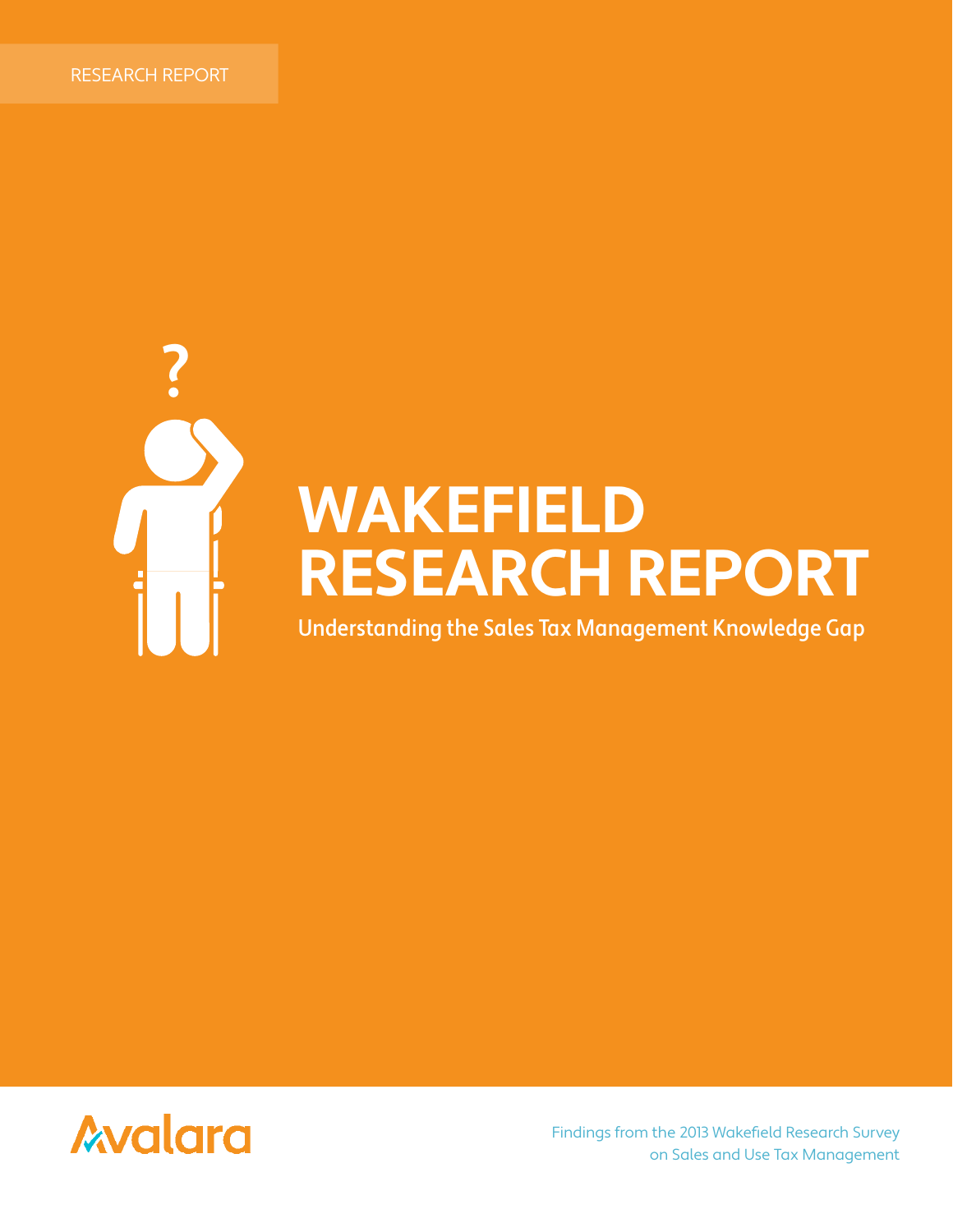**How strongly do you agree or disagree with the following statement: Understanding sales and** 

### **SEPARATING THE MYTHS VS. FACTS IN SALES AND USE TAX COMPLIANCE**

It's not surprising that more than half of the survey respondents feel that completing a marathon would be easier than understanding sales and use tax rules. But why is that? A quick glance at the survey findings indicates that many companies simply aren't adapting to changing regulations and lack the processes and expertise necessary to be compliant in this legislative climate.

On one level it would appear that most companies feel they have sales tax compliance under control. According to the survey, 96% of accounting professionals are confident their company has the correct strategies in place; yet half of the survey respondents believe that an auditor would find costly errors if they were audited for sales and use tax.

**Business-as-usual processes are not good enough**. The data suggests that many businesses don't implement internal processes that account for sales tax rules — especially companies that sell online and have tax obligations in multiple states. There will be 10,000 changes to rates and jurisdictions this year in the U.S. alone, yet as many as one third of respondents rely on "existing knowledge" to determine their tax liabilities.

Other notable challenges include tracking exemption certificates (25% don't) and the manual processes often used for managing sales taxes.

> ■ 76% agree that understanding sales and use tax is one of the most confusing aspects of the accounting team's job.





This report draws upon a recent study by Wakefield Research, which investigates what leading and emerging companies in the U.S. know about sales tax compliance - and, more importantly - what accounting and finance professionals are doing to streamline their operations, and safeguard their organizations from potential audits and accounting pitfalls.

#### **ABOUT THE SURVEY**

The survey, conducted in July 2013, included online responses from over 400 U.S. finance and accounting professionals across several industries, including ecommerce, retail, manufacturing, and others. The survey covered a wide range of topics, from the Marketplace Fairness Act (or "Internet Tax") to nexus, sales and use tax audits, the cost of compliance and more. Companies surveyed have annual revenues of \$1 million or more.

### **WHY SALES TAX COMPLIANCE MATTERS MORE TODAY THAN EVER**

Companies face increasingly stringent accounting standards. Sales tax compliance, until recently, was not a major focus with company leadership. But what's emerged in the past few years is a very difficult landscape, where new legislation and the increasingly complex rules that determine sales tax liabilities (otherwise known as nexus) is making compliance very difficult. Adding to that complexity are growing state deficits, which are fueling more demand for sale tax audits as a means for recovery.

### *Avalara*



**Wakefield Research Report: Understanding the Sales Tax Management** 

**Knowledge Gap** conveys why it's time accounting and finance executives should take a closer look at how sales tax is managed within their organizations. This report highlights what those in the trenches know (and don't know) about managing sales tax, and more importantly, why risk of noncompliance is more important in this legislative climate.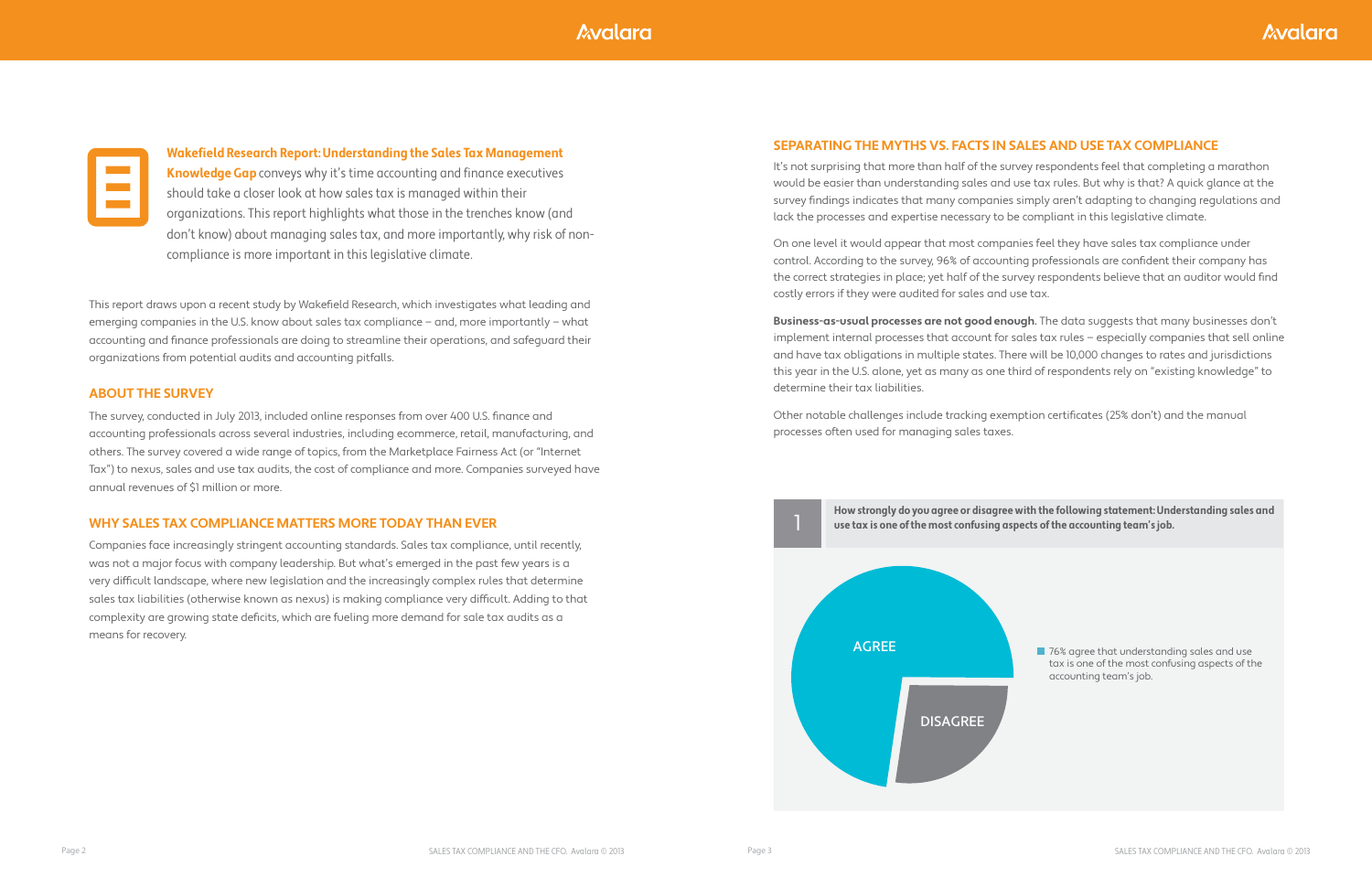

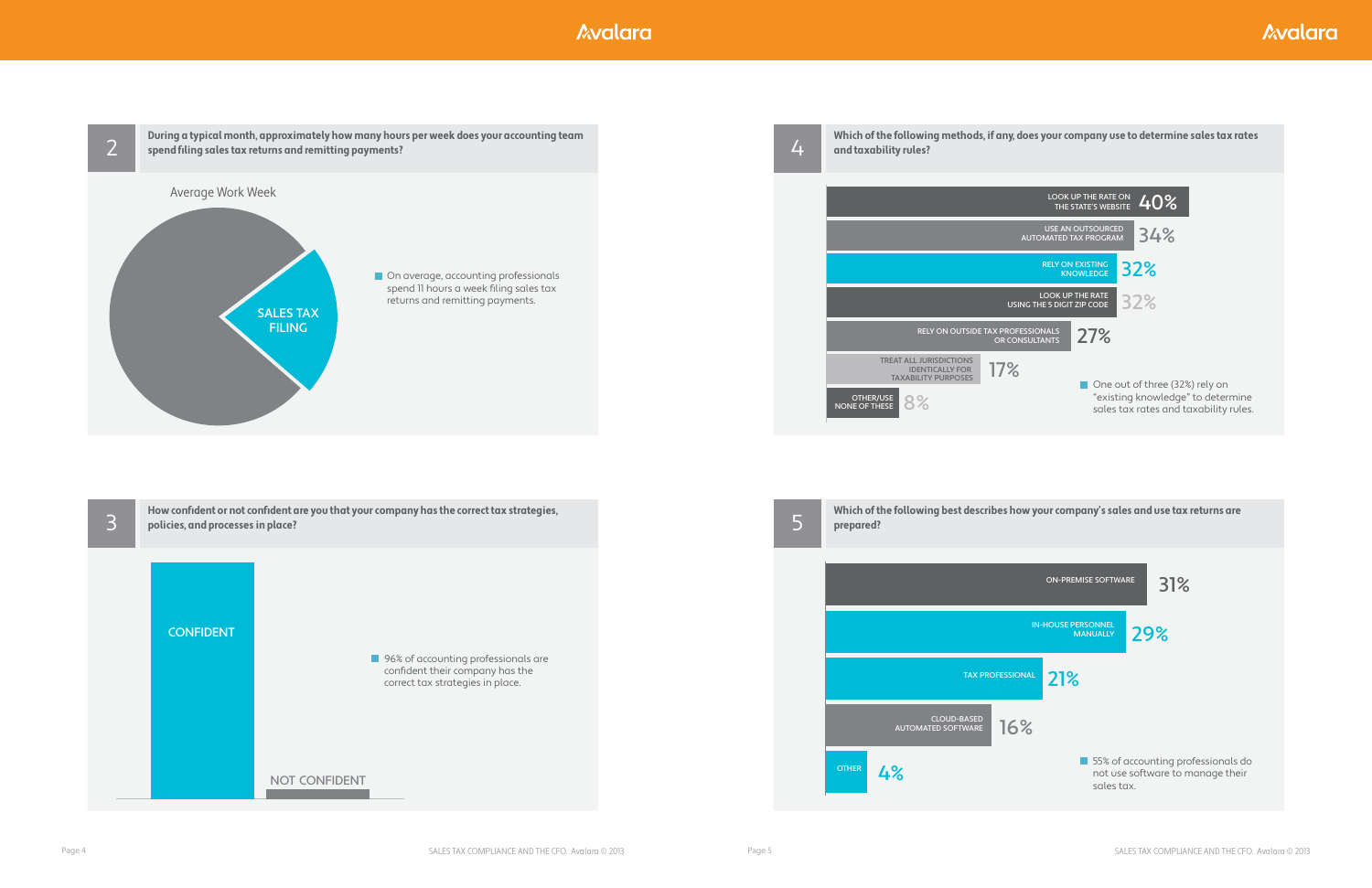### **LACK OF COMPLIANCE IS AUDIT RISK**

The survey found that there are many misconceptions around sales tax audits. One of the most striking is the belief among accounting professionals that if a company fails an audit, it's only obligated to pay back on the erroneous transactions found by the auditor. But the truth is, penalties and fees could be applied to all transactions over an entire year as an overall percentage. That makes audits a high risk area for any business. Among small to mid-size companies, the average audit costs a company over \$96,000.

Moreover, more than half of survey respondents are unaware that liabilities uncovered during an audit can affect the valuation of a company.

The fact is, costs associated with negative audit findings can wipe out the profits of small- to midsize companies. In spite of that, many companies don't invest in compliance solutions. In fact, 55% of businesses don't use software solutions to manage sales tax.

Other audit mistakes found in the trenches:

- Missing documents, such as exemption certificates
- Applying the wrong sales tax rates to customers
- Producing the wrong documents requested by an auditor

■ One in four companies (24%) don't track their exemption certificates, putting them at risk for an audit.

■ 72% of accounting professionals think it is likely that their company will be audited.

**In your opinion, if your company were audited for sales & use tax, how likely or unlikely is it that the auditor would find mistakes?**

**Does your company currently have a system in place to keep track of exemption certificates for** 

**In your opinion, how likely or unlikely is it that your company will ever be audited?**



50% 50%

AUDITOR IS NOT LIKELY TO FIND MISTAKES AUDITOR IS **LIKELY** TO FIND MISTAKES







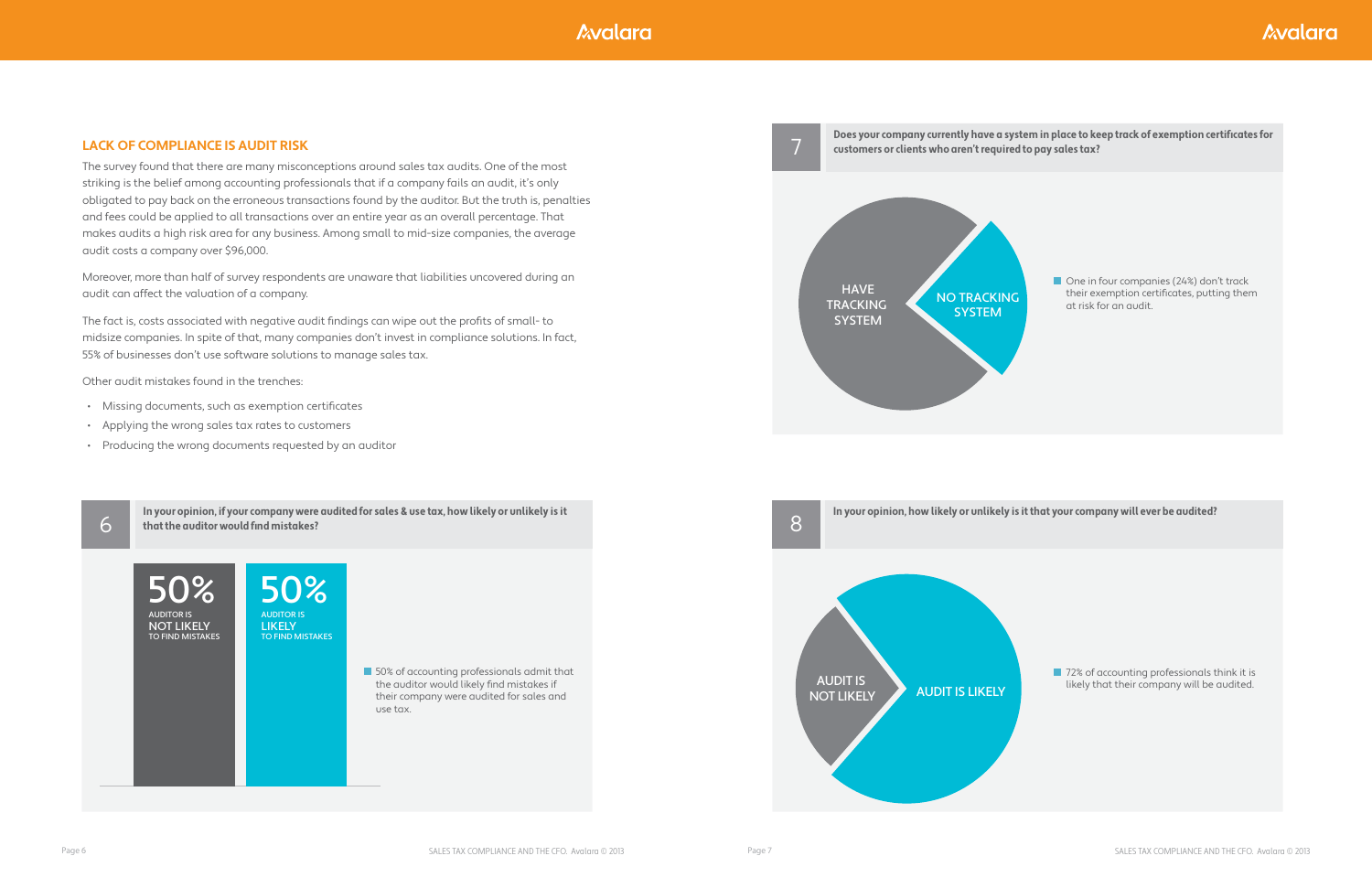**Among those who have worked for a company that has been audited: Which of the following issues were identified during your company's audit?**

10

## **Avalara**





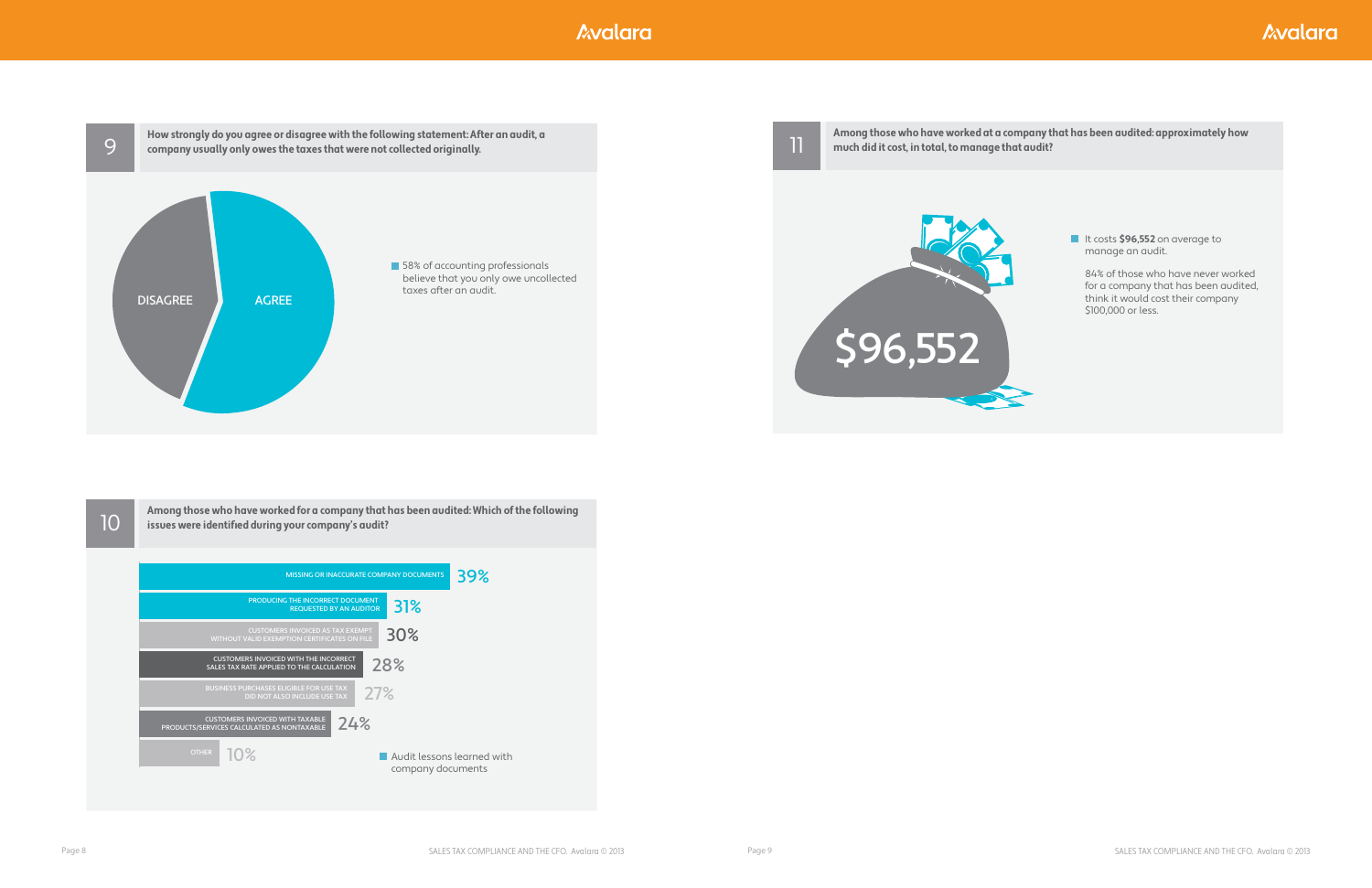### **TAKE INTEREST IN OTHER STATES, BECAUSE THEY'RE PROBABLY TAKING INTEREST IN YOU**

Nexus (the physical and/or remote presence within a state that defines a tax obligation) is one of the most misunderstood, misinterpreted, and underestimated issues, making it a very common cause of tax problems. The reason for this might be because nexus is not static.

At one time, companies could use a decision by the U.S. Supreme Court in Quill Corporation v. North Dakota (1992) as a guideline. In that case, it was simple: states could not require companies to collect state sales tax unless those companies had significant physical presence, like a warehouse or storefront. But that has all changed.

Now some states have redefined nexus as a result of ecommerce. That creates even more tax planning problems and audit risk for companies.

> ■ One in three (35%) accounting professionals don't know all the states where their business has nexus.

**Accounting professionals say that** 75% of their companies conduct sales online.

It's no surprise then that one third of survey respondents don't know which states they're obligated to remit sales tax—despite the fact that most of these companies sell online. And among those who feel confident in their knowledge of nexus, 96% still operate with misconceptions.

**Which of the following is true of your company's sales tax situation?** 

12

**Do you know all of the states where your business has nexus?**









#### **Approximately what percentage of your company's sales occur online?**



13 CONDUCT SALES TAX ONLINE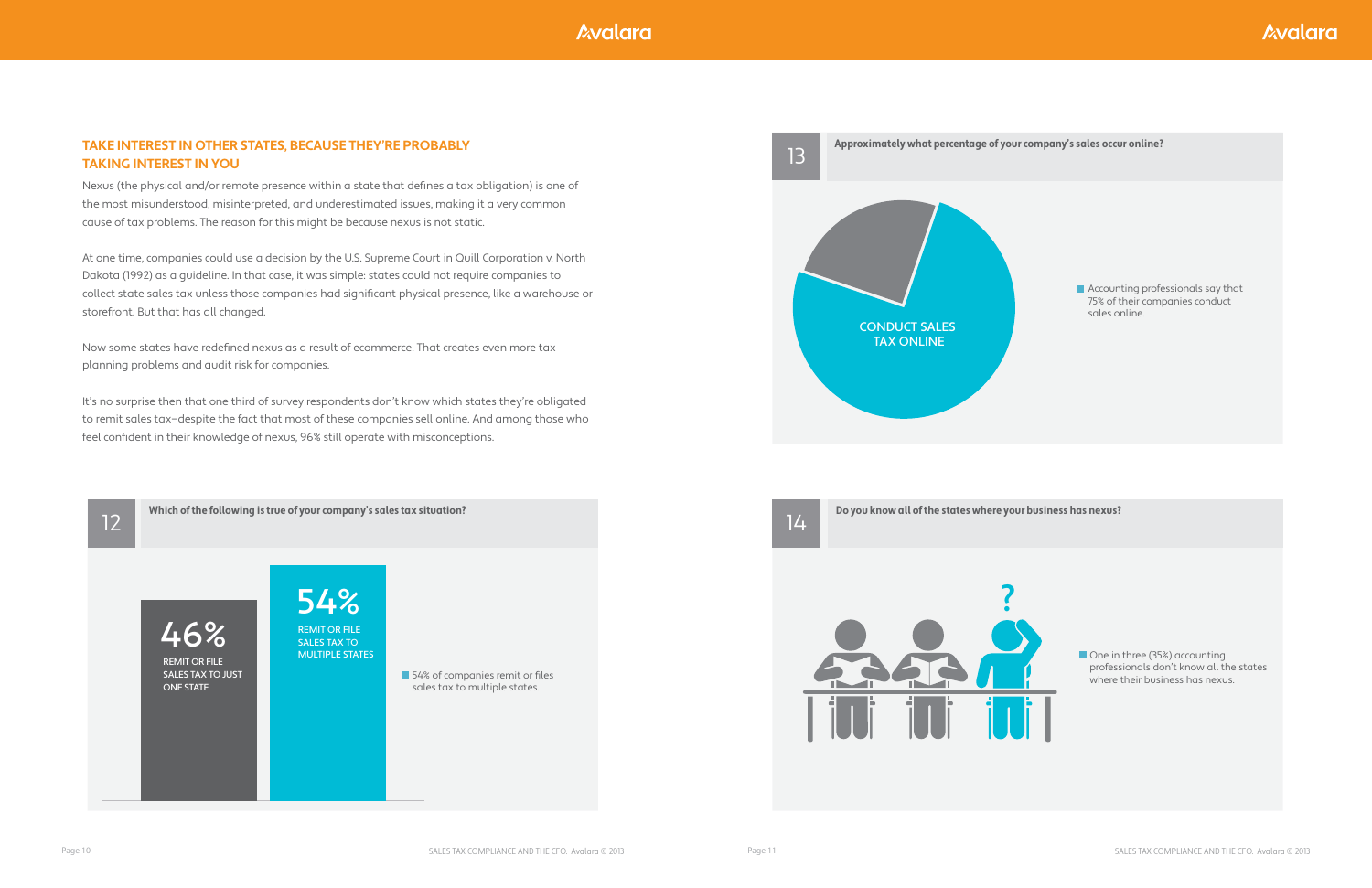| Nexus True and False                                                                              | % Believe<br>to be True                | % Believe<br>to be False | Answer       |
|---------------------------------------------------------------------------------------------------|----------------------------------------|--------------------------|--------------|
| Nexus laws will change if the Marketplace Fairness Act is passed.                                 | 47%                                    | 53%                      | <b>FALSE</b> |
| Hiring new employees that work from home could mean you have nexus in that<br>state.              | 38%                                    | 62%                      | <b>TRUE</b>  |
| Sending a sales representative into a different state could mean you have nexus in<br>that state. | 37%                                    | 63%                      | <b>TRUE</b>  |
| It's the state's responsibility to contact a company if nexus is available in that<br>state.      | 28%                                    | 72%                      | <b>FALSE</b> |
| What constitutes nexus is the same across all states.                                             | 20%                                    | 80%                      | <b>FALSE</b> |
| None of these are true.                                                                           | 11%                                    | 89%                      | <b>FALSE</b> |
|                                                                                                   | 96% have at least one<br>misconception |                          |              |





86% of accounting professionals are confident that their company will be able to comply fully with the requirements of the MFA.



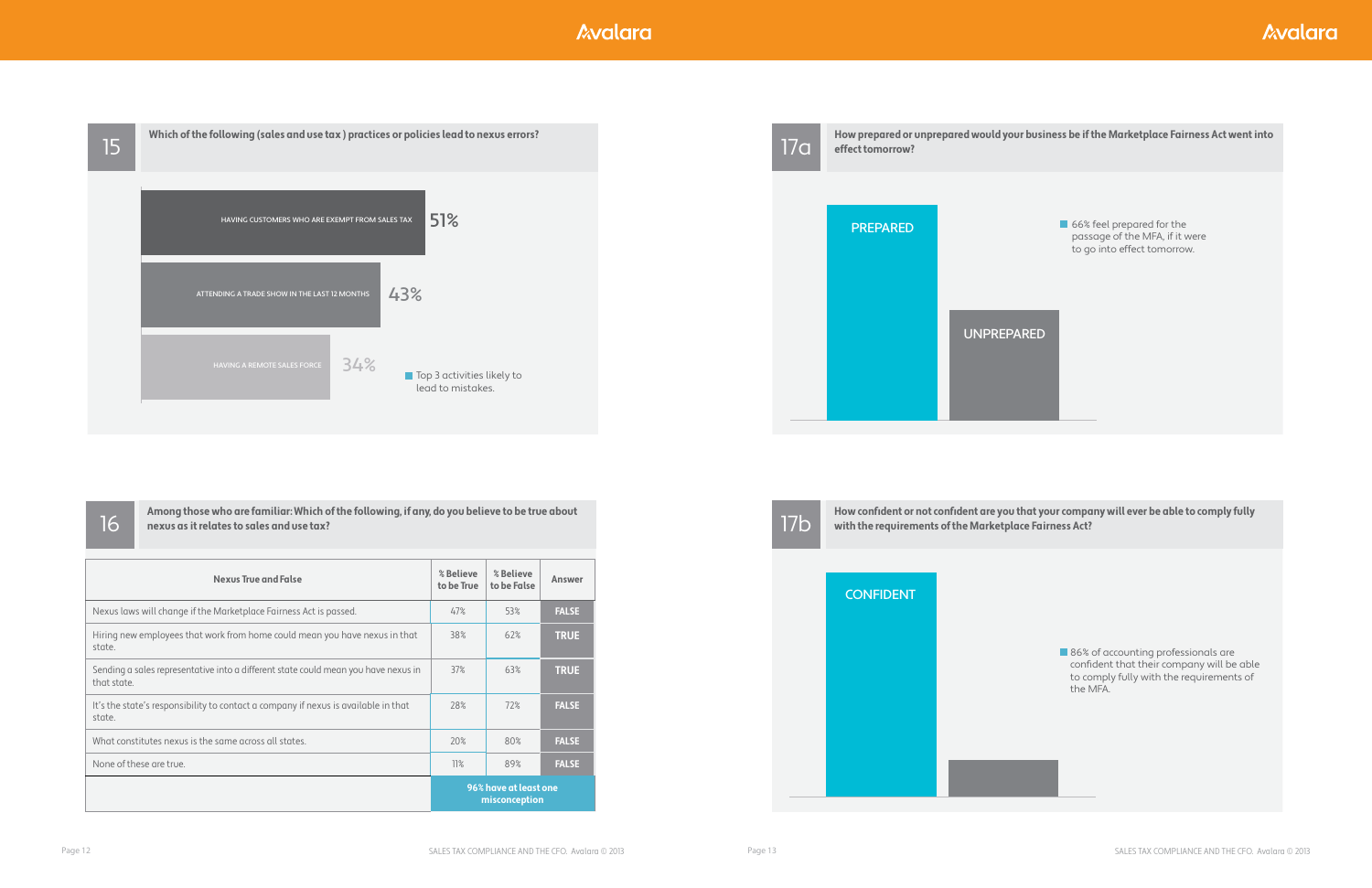Call 877.780.4848 Click www.avalara.com

#### Get Started. Learn more about pricing, online demos, or chat about Avalara's capabilities.

#### **THE CASE FOR AUTOMATING SALES TAX MANAGEMENT**

There are over 11,000 taxing jurisdictions in the U.S., many of which (e.g., Florida, Texas, California) are now requiring out of state ecommerce companies to collect sales tax for the first time. If federal legislation passes that effectively ends sales tax-free online shopping, the already difficult riskprone sales tax problem will worsen. The solution? Automating the process with a cloud-based sales tax solution that resides within your business.

There is a reason automated solutions represent a cost efficient and comprehensive solution to the ever-present risk of state audits. They are, in essence, a revolutionary change in a marketplace that has come to recognize a consistent process and predictable workflow for all transactional tax reporting as fundamental to any audit strategy.

Automation is the clearest and best method to graphically display policies and procedures for a competent and, most important, compliant system of sales tax reporting. Organizations can have peace-of-mind knowing that their automated solution meets and exceeds standards that auditors expect from each business. Just as important, automated tax reporting can greatly diminish audit vulnerability. That's a best case scenario for every business.

#### **ABOUT AVALARA**

Avalara provides an end to end sales tax compliance model via automation. Instead of researching rates, building tax tables and implementing tax processes, companies simply install a software connector that links their accounting and EPR system to Avalara's web service. As a cloud software, it continuously updates tax rates, rules and boundaries automatically. At the end of the month, businesses no longer run reports or fill out forms and cut checks and mail them out to taxing authorities.

Avalara is the industry's most trusted provider of tax compliance solutions, serving more than 40,000 registered users located throughout the U.S., Canada and abroad, delivering more than 350 million sales tax transactions, and filing and remitting more than \$10 billion in tax collections per year.